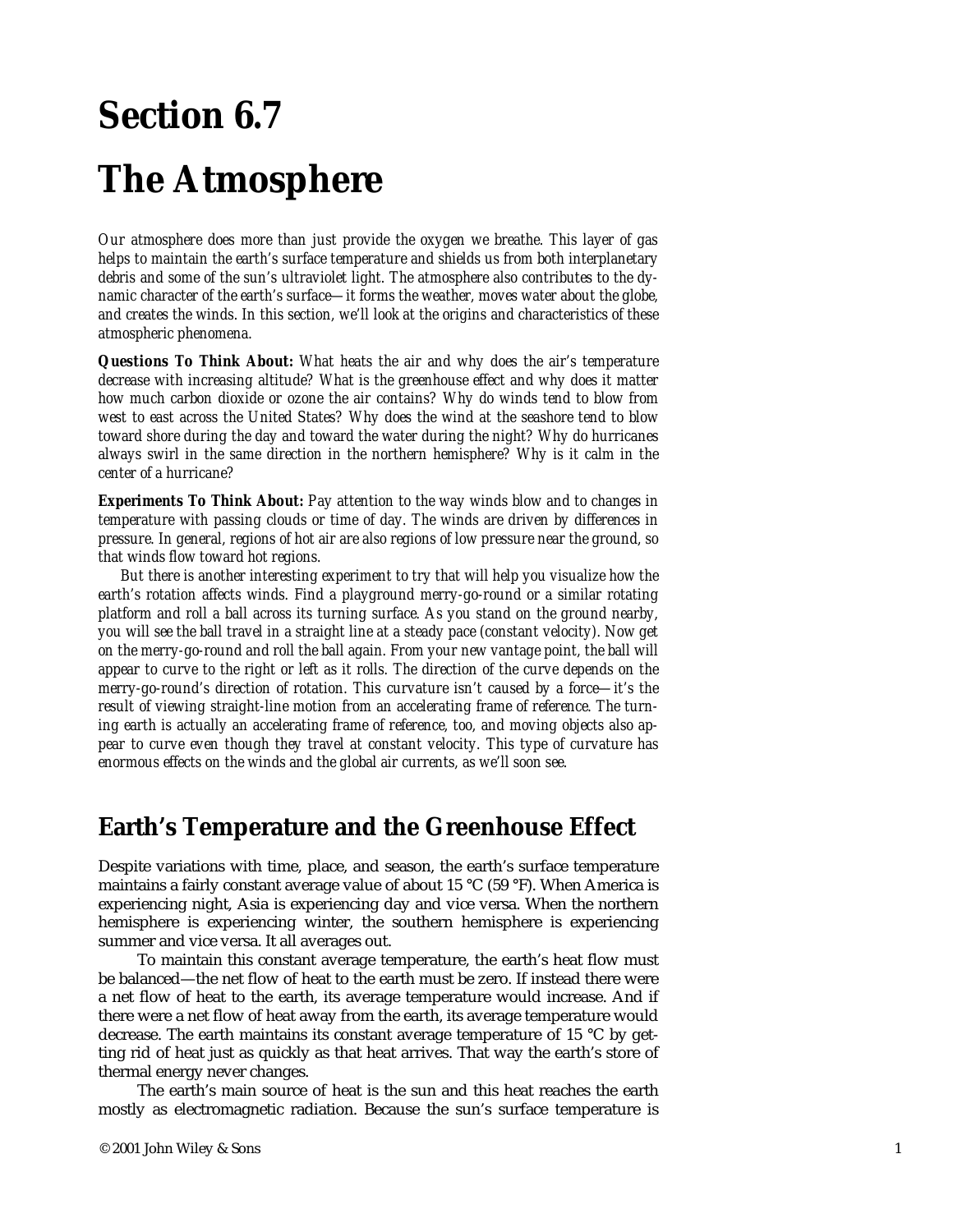

Fig. 6.7.1 - (*a*) Most thermal radiation from the 5500 °C sun is visible light and passes easily through the atmosphere to the ground. (*b*) This energy works its way up through the atmosphere and is radiated away into space as infrared light from an average altitude of about 5 km.

about 5500 °C, solar radiation is primarily visible light, although it also includes a substantial amount of infrared and ultraviolet light. The total solar power reaching the earth is about  $1.73 \cdot 10^{17}$  W, or  $1.73 \cdot 10^{17}$  J of heat each second. For comparison, the world's total electric generating capacity is roughly  $3.10^{12}$  W.

To keep its average temperature, the earth gets rid of thermal energy just as quickly. While about 34% of the sunlight is simply reflected or scattered back from the earth's surface and atmosphere, the rest is absorbed by the earth's surface and atmosphere, and must be eliminated by radiating it into the dark, empty space surrounding the earth. Because earth's surface and atmosphere are much colder than the sun, their thermal radiation is mostly infrared light.

If there were no atmosphere, the absorption and emission of thermal radiation would occur at the earth surface and its average surface temperature would be about –18 °C (0 °F). At that equilibrium temperature, the earth would radiate away heat as quickly as it arrived and its thermal energy wouldn't change.

But the atmosphere complicates this balance. The thermal radiation absorbed by the earth is primarily visible light and the thermal radiation emitted by the earth is primarily infrared light. While the atmosphere is nearly transparent to visible light, it absorbs and emits infrared light fairly well. As a result, the earth's surface isn't the principal source of the earth's thermal radiation—the atmosphere is.

Because the atmosphere is so nearly transparent to visible light, the average altitude at which the sun's thermal radiation is *absorbed* is almost ground level (Fig. 6.7.1*a*). However, because the atmosphere absorbs and emits infrared light fairly well, the average altitude at which the earth's thermal radiation is *emitted* is about 5 km above the earth's surface (Fig. 6.7.1*b*). This different between the average altitude at which thermal radiation reaches the earth and the average altitude at which thermal radiation leaves the earth makes the earth's surface warmer by about 33 °C, a phenomenon called the **greenhouse effect**.

To understand why this altitude difference makes the earth's surface warmer, we need to recognize two important facts. First, the air at an altitude of 5 km has a temperature of about –18 °C (0 °F)—the same temperature that the earth's surface would have if there were no atmosphere. In effect, air at this altitude is the source of the earth's thermal radiation and so must have the –18 °C (0 °F) temperature at which heat leaves the earth just as quickly as it arrives. If this air were hotter than –18 °C, the earth would lose heat too quickly and cool off, and if this air were colder than –18 °C, the earth would lose heat too slowly and warm up.

Second, humid air's temperature decreases by about 6.6 °C when it rises upward by 1 km. This effect, which we'll examine more carefully later in this section, reflects the decrease in temperature that occurs when dry air is allowed to expand into a region of lower pressure. Rising air encounters decreasing air pressure and expands, so its temperature drops. The presence of moisture in the air reduces this effect somewhat, but the temperature of the earth's atmosphere still decreases by about 6.6 °C per kilometer. Thus while the air at an altitude of 5 km is about –18 °C (0 °F), the temperature at sea level is about 33 °C higher or about  $15 °C$  (59 °F).

Since life would be difficult at  $-18$  °C, we are fortunate to have the greenhouse effect. However, too large a greenhouse effect could be a problem. If the atmosphere were to become even more effective at absorbing and emitting infrared light, the average altitude from which the earth's thermal radiation is emitted would move upward and the temperature at the earth's surface would increase. We want that altitude to stay about 5 km and not to rise to 6 km or more.

Just how effective the earth's atmosphere is at absorbing and emitting infrared light depends on its chemical makeup. Nitrogen and oxygen molecules, though extremely common in the atmosphere, are remarkably transparent to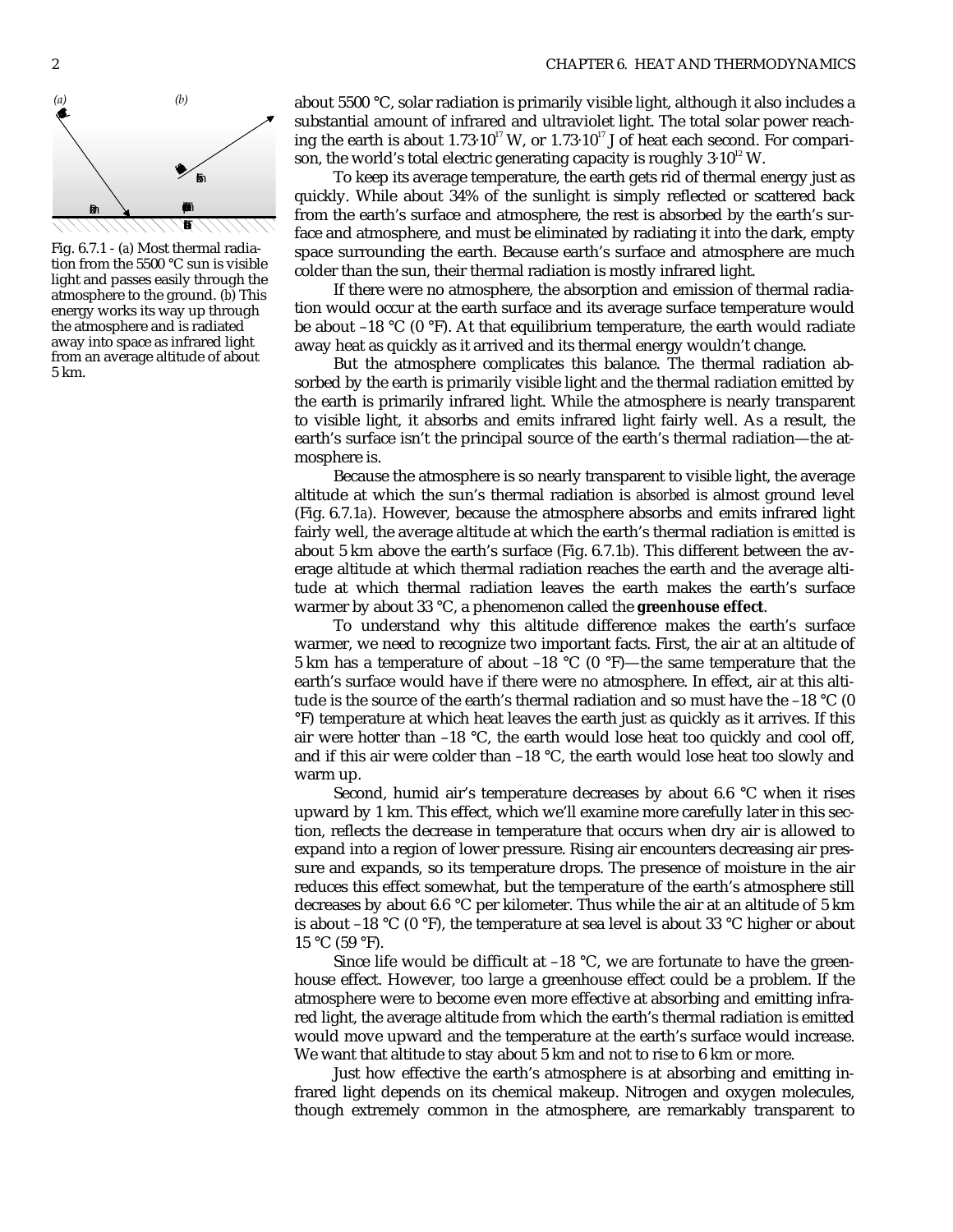both infrared and visible lights. It's the less common gas molecules that allow air to absorb and emit infrared light and are thus **greenhouse gases**. While the principal greenhouse gas is water vapor, other gases such as carbon dioxide and methane (natural gas) are also important. The more of these gases there are in the atmosphere, the higher will be the average altitude from which the earth's thermal radiation is emitted and the warmer the earth's surface will become.

It is now fairly certain that the overproduction of greenhouse gases, notably carbon dioxide, is causing a gradual warming of the earth's surface. But the greenhouse effect alone isn't the only factor contributing to the earth's surface temperature and it's very difficult to predict what will ultimately happen if the atmosphere's carbon dioxide content continues to increase. Nonetheless, efforts are underway to slow the rate of increase in the air's content of greenhouse gases, just to be safe. (To see how changes in the greenhouse gases are studied, see  $\Box$ .)

### **CHECK YOUR UNDERSTANDING #1: Making the Most of Sunshine**

A greenhouse gets quite warm inside, even during the winter. It's always warmer than the outside air. The greenhouse's glass coating absorbs and emits room temperature thermal radiation fairly well. Why does this glass coating raise the average temperature inside the greenhouse?

## **Warming the Air and Creating Wind**

The air's tendency to absorb infrared radiation does more than simply raise the earth's average surface temperature. It also allows the earth's surface to transfer heat to the atmosphere. Because air is a terrible conductor of heat, little heat flows from the ground to the air by contact between the two. Instead, the main mechanism for warming the air is radiative heating from the earth's surface infrared radiation from the ground is absorbed by greenhouse gases in the air and the air becomes hotter. Since water vapor is the main greenhouse gas and is concentrated near the ground, the lower atmosphere is heated more effectively than the upper atmosphere.

Because the air is heated from below, the earth's surface temperature has a profound impact on the air above it. Moist air above a hot region of land or water absorbs a great deal of heat while dry air above a cold region absorbs relatively little heat. These variations in heating rates are what cause winds.

To see how wind works, consider the air above a level region of the earth's surface. At first, let's imagine that the surface temperature is uniform across the entire region (Fig. 6.7.2*a*). In this case, the air on the east side of the region is identical to the air on the west side of the region. In each location, the air is hottest near the ground and its temperature decreases slowly with increasing altitude. The air pressure also begins at a certain value near the ground and decreases slowly with increasing altitude.



Fig. 6.7.2 - (*a*) When surface temperatures are equal, there are no winds. (*b*) But when the eastern ground becomes hot, the air above it expands upward. A high-altitude wind begins to blow toward the colder western side. (*c*) The addition weight of air on the western side increases the pressure near the ground and a low-altitude wind begins to blow toward the hotter eastern side. A convection cell is established.

❐ Determining the amounts of carbon dioxide and other constituents that were present in the air many years ago is a difficult task. Scientists look for samples of antique air trapped inside objects that were sealed on specific dates long ago. Among the objects studied by atmospheric archeologists are military uniform buttons. This research has shown that the carbon dioxide content of the earth's atmosphere has risen slowly but steadily since the beginnings of the industrial revolution.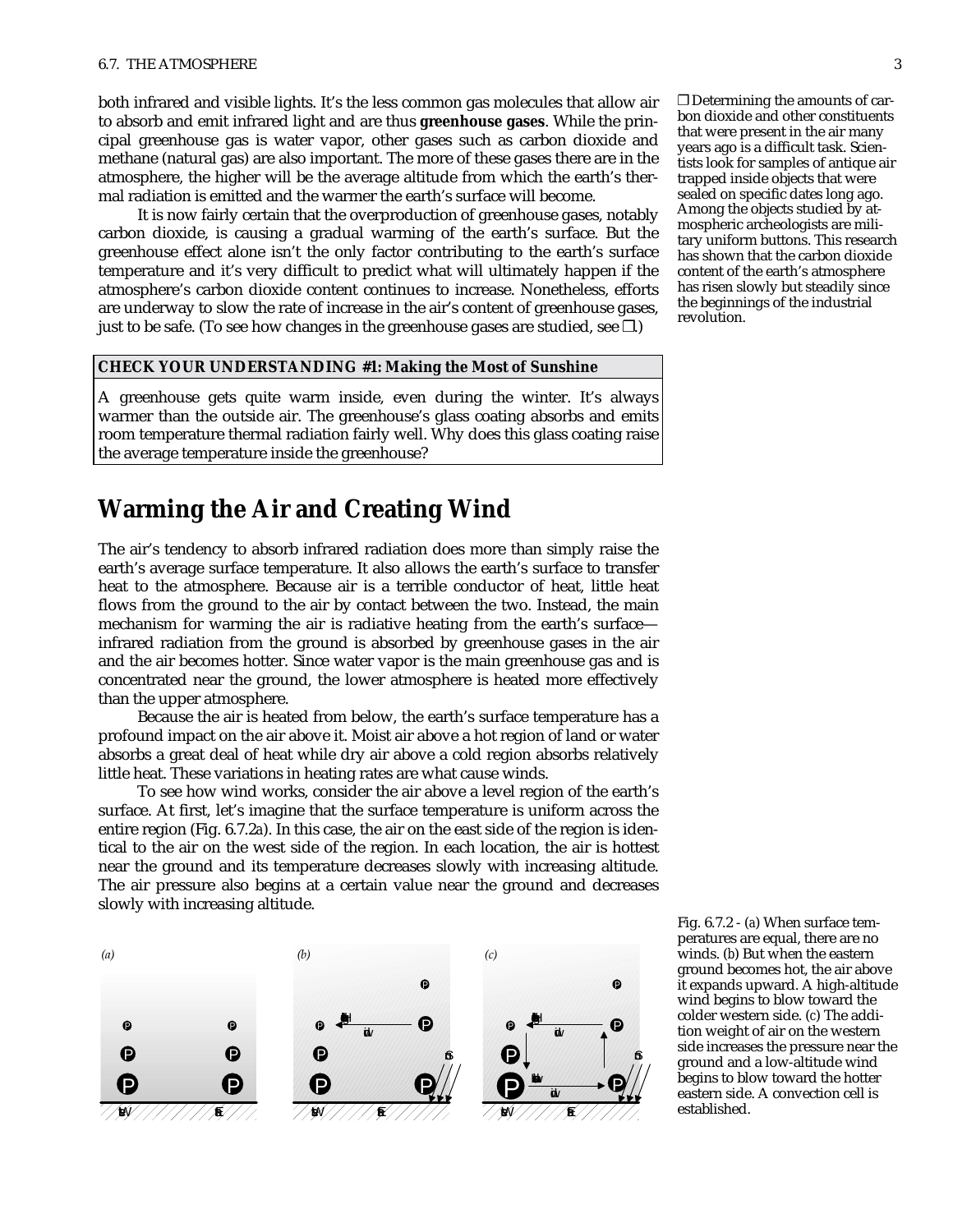So far, there is no wind because there are no horizontal imbalances in pressure. There is a vertical pressure imbalance but it serves to support the air against the downward force of gravity—without a vertical pressure imbalance, the atmosphere would fall. But a horizontal pressure imbalance would cause the air to accelerate horizontally toward the lower pressure. It would create wind.

Now, let's imagine that the rising sun begins to warm the ground only on the east side of the region. This hotter ground quickly warms the air above it. The hotter air expands, just as it does in a hot-air balloon, and the column of air over the east side becomes taller. Because the weight of the air column doesn't change, the air pressure at the ground remains the same. But the upward expansion of the air column slows the rate at which the air pressure decreases as the altitude increases. Since the air and its weight move upward, the pressure gradient associated with increasing altitude also moves upward.

This upward movement of air creates a horizontal pressure imbalance (Fig. 6.7.2*b*). Air far above the hotter eastern side has a higher pressure than corresponding air above the colder western side. High altitude air begins to accelerate toward the colder western side. In effect, the taller air column over the hotter ground acts to reduce its height by flowing toward the shorter air column over the colder ground. A high altitude wind begins to blow from the hotter eastern side to the colder western side.

But this high altitude wind reduces the mass of air above the hotter eastern side and increases the mass of air above the colder western side. As a result, air pressures near the ground begin to change. As the mass of air over the colder western side increases, so does its ground-level air pressure. A higher air pressure is needed to support the increased weight of the air overhead. Similarly, the air pressure at ground level in the hotter eastern side decreases because there is less weight to support.

Now a second wind begins to flow near the earth's surface. This surface wind flows from the colder western side to the hotter eastern side, accelerated in that direction by the ground-level pressure imbalance. Overall, there are two winds: one at high altitude that blows from the hotter side to the colder side and one at low altitude that blows from the colder side to the hotter side. At some intermediate altitude, there is no wind at all.

These two winds create an upward flow of air above the hotter eastern side and a downward flow of air above the colder western side, so the air circulates continuously. An air molecule starting near the ground on the eastern side travels upward, westward, downward, and eastward in an endless cycle. The winds are just the horizontal motions of a huge convection cell.

We have rediscovered convection, but on an atmospheric scale. Air rising above hot ground flows upward and then outward, carrying heat away from the hot ground toward the colder ground somewhere else. The missing air is replaced by a steady flow of colder air from surrounding areas. As usual, heat flows from the hotter region of earth's surface to the colder region and the mechanism of heat transfer is convection.

The winds themselves often contain large amounts of kinetic energy and this energy can be used to do useful tasks, including grinding grain and generating electricity. This wind energy originates as heat in the hotter region and is converted to work by the convection process. The atmosphere acts as a heat engine, moving heat from the hotter region of ground to the colder region of ground while converting a small portion of that heat into work. As usual, the second law of thermodynamics limits the amount of heat that can be converted into work. At best, the earth's winds convert only about 3% of the heat they carry into ordered energy. Nonetheless, there is a huge amount of energy in wind and it has only begun to be exploited for useful purposes.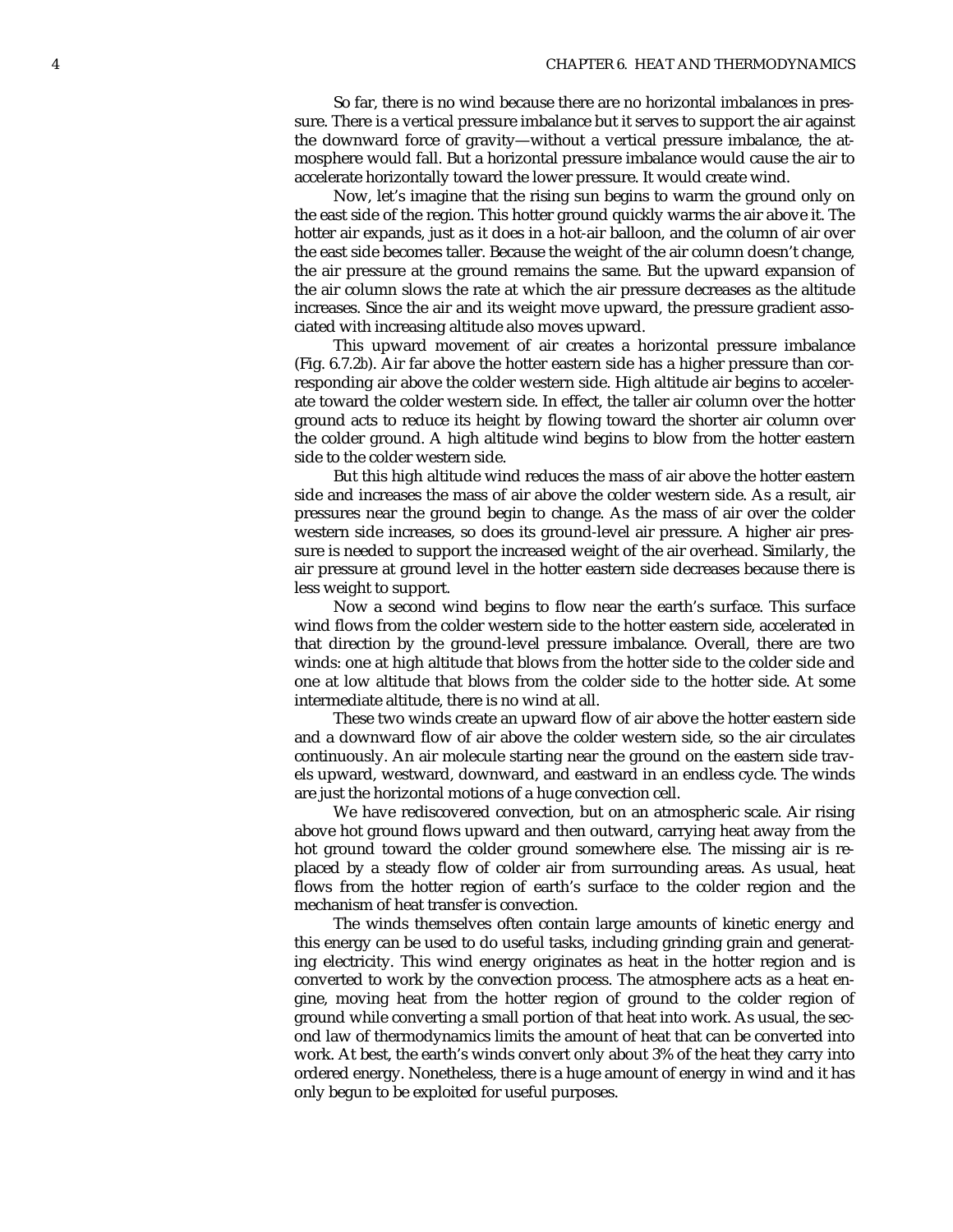The pressure differences that cause surface winds can be measured with *barometers*. By determining the air pressure near the ground, a barometer helps predict which way the wind will blow and even what weather it will bring. As we've seen, the expanded column of air above a hot portion of the earth's surface generally has a lower-than-normal air pressure at ground level and is traditionally called a "low." In contrast, the compressed air above a cold portion of the earth's surface usually has a higher-than-normal pressure at ground level and is called a "high." Knowing where highs and lows are located helps to predict wind direction because surface winds accelerate away from highs and toward lows.

As we noted concerning the greenhouse effect, air's temperature changes as it rises or falls through the atmosphere. A portion of air descending to the ground is compressed by the increasing weight of the air above it. Just as in the automobile engine, it takes work to compress air and the result is hotter air. As work is done on the descending portion of air, its temperature increases. In our atmosphere, the temperature of dry air increases by about 10 °C for every kilometer of its descent. Similarly, a portion of dry air that rises away from the ground expands and does work on the air above it. Its temperature decreases by about 10 °C for every kilometer of its ascent. Moist air experiences smaller temperature changes of about 6 or 7 °C per kilometer. These changes in temperature are particularly important for winds that blow down out of mountains and thus experience rises in temperature because of their descent.

Daily or *diurnal* temperature changes give rise to repetitive winds. For example, daily heating and cooling cycles cause the land and sea breezes that occur near the seashore. Land heats up more rapidly than water so that in the morning, a surface sea breeze blows from the cooler water toward the warmer land. At night, the land cools off first and a surface land breeze blows from the cooler land toward the warmer water. Valley and mountain breezes are caused by a similar effect. As the sun rises, the mountainside warms first and a valley wind blows up the side of the mountain. At sunset, the mountainside cools first and a mountain breezes blows down the side of the mountain toward the warmer valley below. A similar seasonal effect produces monsoons (see  $\Box$ ).

### **CHECK YOUR UNDERSTANDING #2: On the Edge**

Why is a sea breeze usually strongest right at the shore?

### **Global Wind Patterns and the Coriolis Effect**

The global wind patterns would be simple if the earth weren't rotating. Because the sun warms land and water near the earth's equators more than that near the earth's poles, there would be steady thermal winds between the equator and the two poles (Fig. 6.7.3). High altitude winds would blow from the hotter equator toward the colder poles while low altitude winds would return from the colder poles toward the hotter equator. There would always be a low over the equator and highs over both poles.

But the earth does rotate and this rotation complicates the global wind patterns. The problem is caused by the **Coriolis effect**—because the earth rotates, an object moving freely across its surface appears to curve. Nothing is actually exerting a horizontal force on the object and it's actually traveling in a straight line. However, the turning earth is an accelerating frame of reference and straight paths may not appear straight from an accelerating reference frame.

To illustrate the Coriolis effect, imagine playing catch with your friend on a carousel (Fig. 6.7.4). Your friend is closer than you to the center of the carousel. If the carousel is stopped, you can easily toss the ball back and forth (Fig. 6.7.4*a*).

❐ Monsoons are caused by a seasonal variation of the sea breeze. Summer heating of the land in Eastern Asia gives rise to giant sea breezes that bring water-laden air far into land from the surrounding oceans. The resulting rains occupy much of the summer months.



Fig. 6.7.3 - If the earth weren't rotating, thermal winds would extend from the hot equator to each of the colder poles. High altitude winds would blow toward the poles while surface winds would blow toward the equator.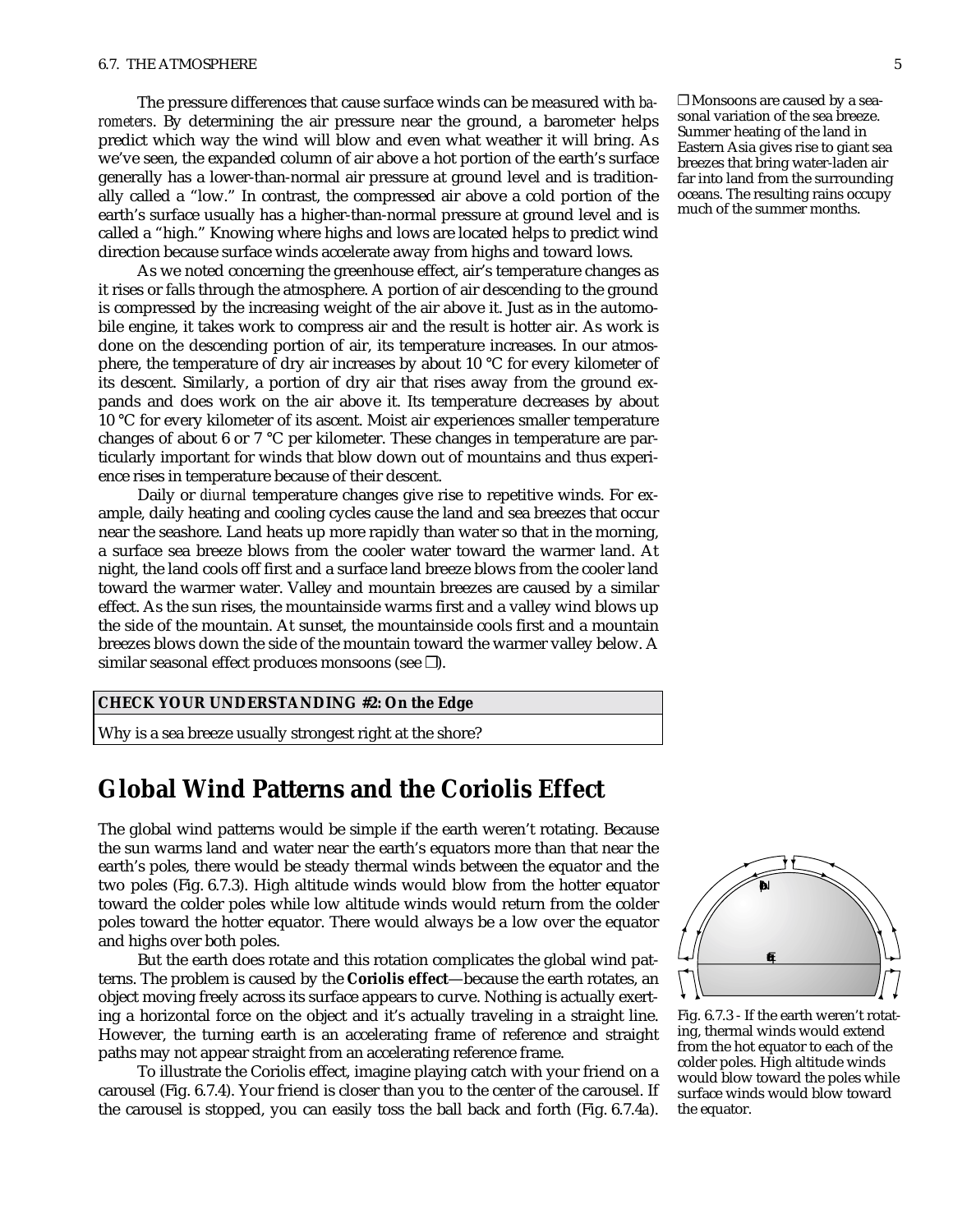a friend near the center of a stopped carousel, the ball travels in a straight line and your friend can catch it. (*b*) But if the carousel is turning counter-clockwise, the ball leaves your hand with a sideways component to its velocity and travels to the right of your friend (who has moved with the rotating carousel). (*c*) Viewed from your accelerating reference frame on the carousel, the ball appears to curve toward the right.



Fig. 6.7.5 - The earth rotates toward the east. As a result, objects in the northern hemisphere appear to curve toward the right and objects in the southern hemisphere appear to curve toward the left.



Fig. 6.7.6 - Because of the earth's rotation, the winds in the northern (and southern) hemisphere break up into three sections. Convection currents occur between the equator and the subtropical high at about 30 °north latitude, between the subtropical high and the subpolar low at about 60 °north latitude, and between the subpolar low and the north pole.



You simply aim at your friend and throw. However, if the carousel is turning counter-clockwise, you will have a much harder time throwing the ball so your friend can catch it. If you simply aim at your friend, the ball will miss (Fig. 6.7.4*b*). Because you are moving sideways at the moment you let go of the ball, you inadvertently give the ball a sideways component of velocity. Your friend is also moving sideways, but more slowly than you are because you are farther from the center of the carousel. As a result, the ball heads to the right of your friend. From your perspective on the turning carousel, you see the ball curve toward the right (Fig. 6.7.4*c*).

The ball's curved path is the result of your own accelerating frame of reference. The ball really travels in a straight line and you are the one who is actually curving. Still, it really looks like the ball is curving. This curved motion is sometimes attributed to the Coriolis "force," a fictitious force that appears in rotating frames of reference. To a person watching motion from a rotating frame of reference, the Coriolis "force" appears to cause moving objects to curve away from straight-line paths.

The Coriolis effect is also present for objects moving about the surface of the earth. Because the earth is rotating toward the east at about 15°/hour, the ground near the equator has an enormous eastward velocity of about 1670 km/hour. As you head north or south from the equator, you move closer to the earth's rotational axis and this eastward velocity decreases. Near the poles, very close to the earth's rotational axis, this eastward velocity is almost zero.

Just as in the carousel example, an object thrown from the equator directly toward the north pole will miss it. The object starts off with a 1670 km/hour eastward component to its velocity and this eastward motion causes it to drift eastward relative to the more slowly moving ground as it heads north toward the pole. According to someone standing on the ground, the object curves toward the right (Fig. 6.7.5).

Similarly, an object thrown from the north pole toward a point on the equator will also miss it. The object starts off without any sideways velocity, so the moving earth rotates out from under it. The object drifts westward relative to the more rapidly moving ground as it heads south toward the equator. According to someone standing on the ground, the object curves toward the right.

In fact, north of the equator, freely moving objects traveling horizontally always appear to curve to the right. South of the equator, they always appear to curve to the left. Exactly on the equator, there is no Coriolis effect.

We can now look at how the Coriolis effect contributes to the global wind patterns. Over the equator, the air warms and rises upward, causing highaltitude winds to begin blowing toward the poles (Fig. 6.7.6). As the high altitude wind flows north from the equator, it curves toward the right. Instead of traveling directly toward the north pole, this air current curves toward the east. By the time it reaches about 30° north latitude (a third of the way to the north pole), the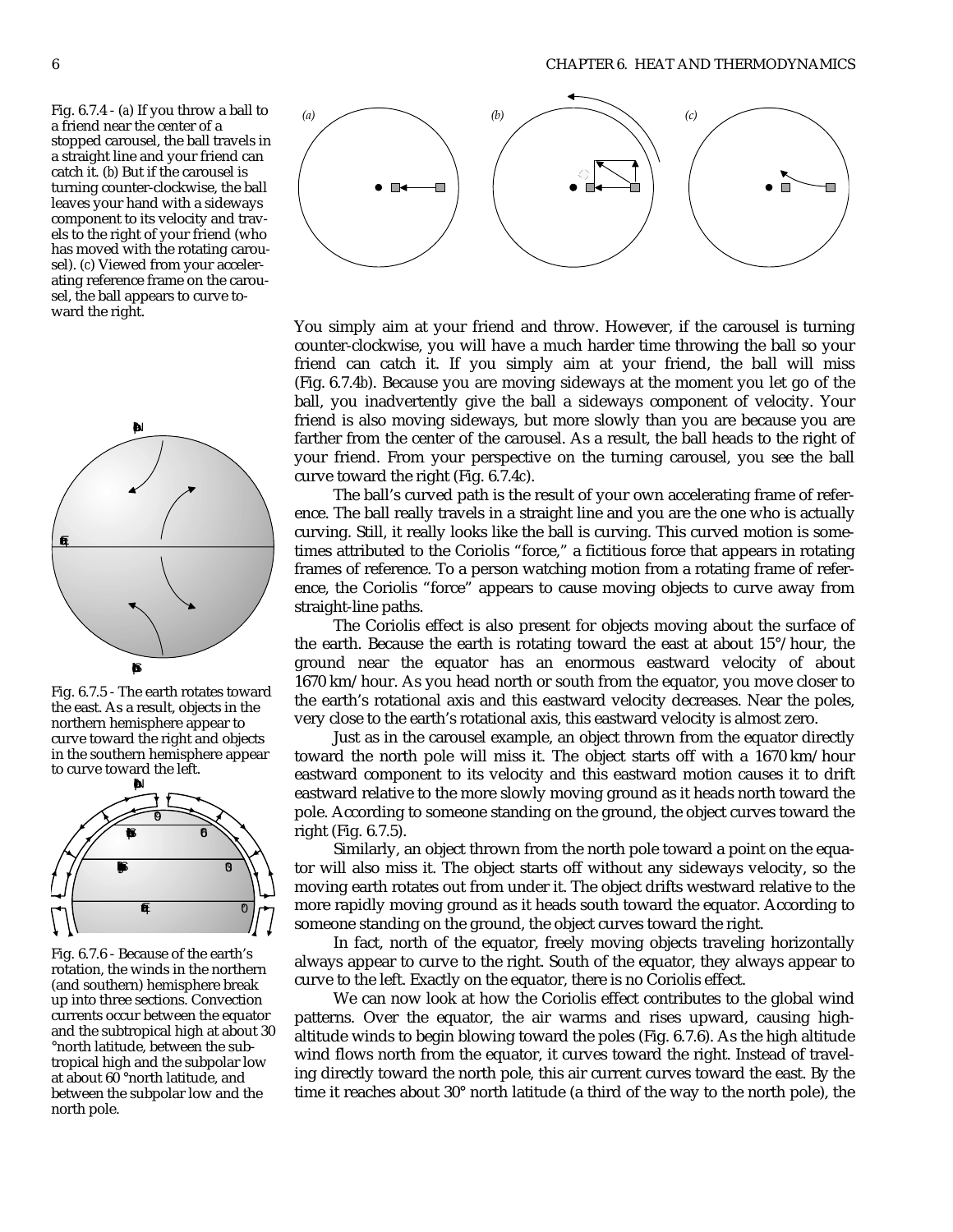air is traveling almost due east. This eastward high-altitude flow is called the northern *subtropical jet stream*.

Unable to make further progress toward the pole, the air piles up over this region and creates the northern *subtropical high*. The air in this high-pressure region cools by radiating its heat into space and descends toward the ground. From there, it spreads south toward the equator and north toward the pole. The air returning toward the equator again curves toward the right and begins to head westward. These westward surface winds between 30° north latitude and the equator are called the *trade winds* (Fig. 6.7.7). They were important during the era of sailing ships because they helped to carry ships from Europe to the Americas. At the equator itself, the air is rising and there is little surface wind. This region is called the *doldrums*.

There is also little surface wind at the subtropical high, a calm region around 30 °north latitude that is sometimes called the *horse latitudes*. But the surface winds again pick up as low-altitude air flows northward toward the pole. It, too, curves to the right and creates surface winds toward the east that are called the *westerlies*. These winds, which in North America extend from Texas up into Canada, cause an overall eastward movement of air. Although the winds may fluctuate locally, on the average they blow toward the east and carry the weather with them.

The northward moving surface air doesn't reach the pole. Instead, it encounters southward moving surface air leaving the pole at about 60° north latitude to form the *subpolar low*. In this region, the air rises and high altitude winds blow both toward the equator and toward the north pole. In all, three convection cycles are present between the equator and the north pole. A similar trio of convection cycles is present between the equator and the south pole.

### **CHECK YOUR UNDERSTANDING #3: Straight as a Crow Flies?**

An airplane flying directly north from the equator will find itself curving toward the east. Why?

# **Hurricanes, Cyclones, and Anti-Cyclones**

On the surface of our rotating earth, the Coriolis effect prevents a surface wind from flowing directly into a region of low pressure. The wind curves as it moves and misses the low. In the northern hemisphere, the wind curves toward the right and ends up circling around the low in a counter-clockwise direction, as viewed from above (Fig. 6.7.8). The pressure imbalance causes the wind to accelerate leftward, toward the low, but the Coriolis effect acts to make the wind curve rightward, away from the low. These two competing effects balance one another and the wind circles around and around the low. This circulation of air around a region of low surface pressure is called a *cyclone*.

When cold air passes over a warm ocean, the air is heated and expands. High altitude winds begin to blow outward and a region of low surface pressure forms. As more cold air rushes in across the water's surface to replace the rising air, the Coriolis effect deflects this inbound air and causes it to circulate around the low pressure region as a cyclone.

In certain special cases, the circulating winds can reach very high speeds, creating a powerful storm we call a hurricane. Hurricanes only form when the conditions are exactly right, requiring several unusual circumstances to occur simultaneously. First, a hurricane will only form above a very warm ocean, one that is warmer than about 26 or 27 °C (80 °F) to a depth of at least 50 m. The hurricane is a giant heat engine and its source of heat is the hot water. For the storm



Fig. 6.7.7 - The surface winds over the earth generally flow toward the west between the subtropical high and the equator (the trade winds) and toward the east between the subtropical high and the subpolar low (the westerlies). Regions of relative calm are found at the equator and the subtropical high (the doldrums and horse latitudes).



Fig. 6.7.8 - Wind accelerated toward a region of low pressure in the northern hemisphere is deflected toward the right by the Coriolis effect. The wind ends up circling around the low.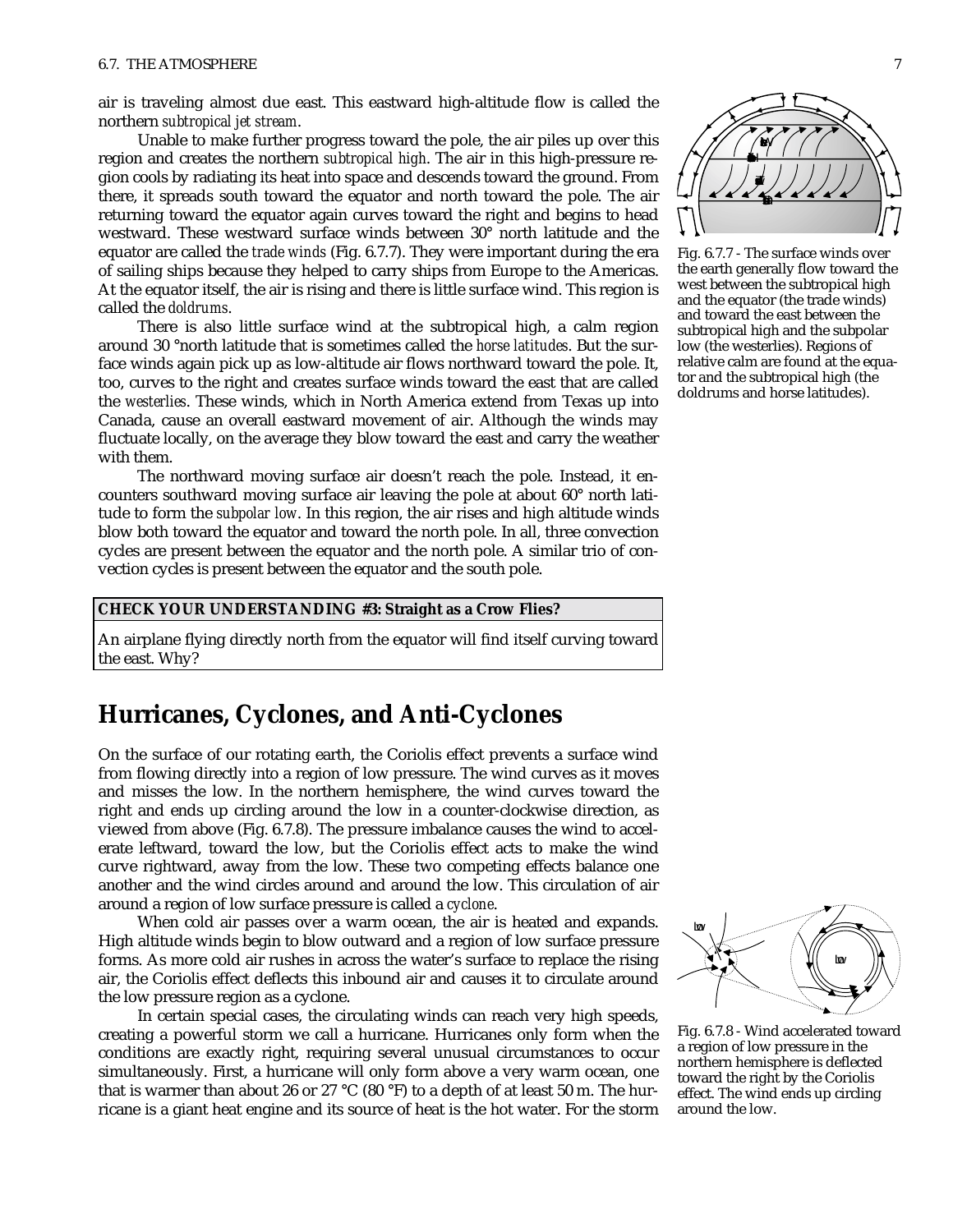to have a great deal of energy, the water must be prepared to deliver a very large amount of heat. That's why hurricanes only occur in late summer.

Second, the air above the warm ocean must be relatively cool so that air that is heated by the water's surface can rise upward to very great heights. Air that is warm enough to rise upward through colder air above it is called *unstable air*. As it rises, the air expands and cools, so it must be quite warm in order to continue its ascent.

Third, the air rising over the warm ocean must carry a great deal of moisture with it. As is discussed in Section 15.1, moist air releases heat when its moisture condenses to form raindrops and this extra heat helps to propel the air still further upward. Much of the ferocity of hurricanes and thunderstorms comes from energy released by water's changes in phase, from gaseous water vapor to liquid water or solid ice.

Finally, the low and high altitude winds must be favorable or the hurricane will rip itself apart before it starts. At low altitude, the cool winds must converge on the warm ocean water. At high altitude, the winds must help to carry away the air that rises through the center of the storm.

When all of these requirements are met, a region of unusually low surface pressure forms, producing a hurricane. Air accelerates to enormous velocities as it approaches the low, but the Coriolis effect causes it to circulate endlessly around the region of lowest pressure. A calm "eye" forms at the center of the hurricane, protected from the circulating winds by the Coriolis effect. The eye is typically about 60 km in diameter. Just outside the eye, the most violent winds in the storm form a narrow ring only a few kilometers thick. The eye itself has little wind, very low air pressure, and may even be dry and only lightly overcast.

Near the center of the hurricane but outside the eye, air rises upward and carries heat away from the water. This rising air eventually travels outward as high altitude winds. These outward moving high altitude winds also experience the Coriolis effect and they curve weakly in the opposite direction from the surface winds.

In the northern hemisphere, surface winds always spiral counter-clockwise in a hurricane. In the southern hemisphere, the spiral is clockwise because the Coriolis effect is reversed. Because of these opposite spirals, a hurricane spawned in one hemisphere can never cross the equator into the other hemisphere.

#### **CHECK YOUR UNDERSTANDING #4: There She Blows!**

When a hurricane traveling toward the west approaches the east coast of the United States, which way will the surface winds begin to blow? It continues inland and the eye passes by the coast. Now which way will the winds blow on the coast?

### **The Atmosphere's Oxygen Content**

The earth's oxygen content is maintained by plants. Plants use a process called *photosynthesis* to convert carbon dioxide and water molecules into carbohydrate and oxygen molecules. Carbohydrates are a broad class of molecules ranging from the cellulose that gives the plant its rigidity to the sugars that provide energy for the plant and for the animals that eat it.

Since the carbohydrate and oxygen molecules contain more chemical potential energy than the carbon dioxide and water molecules from which they're produced, the plant needs an input of energy to carry out the conversion. In the process of photosynthesis, this energy is provided by sunlight.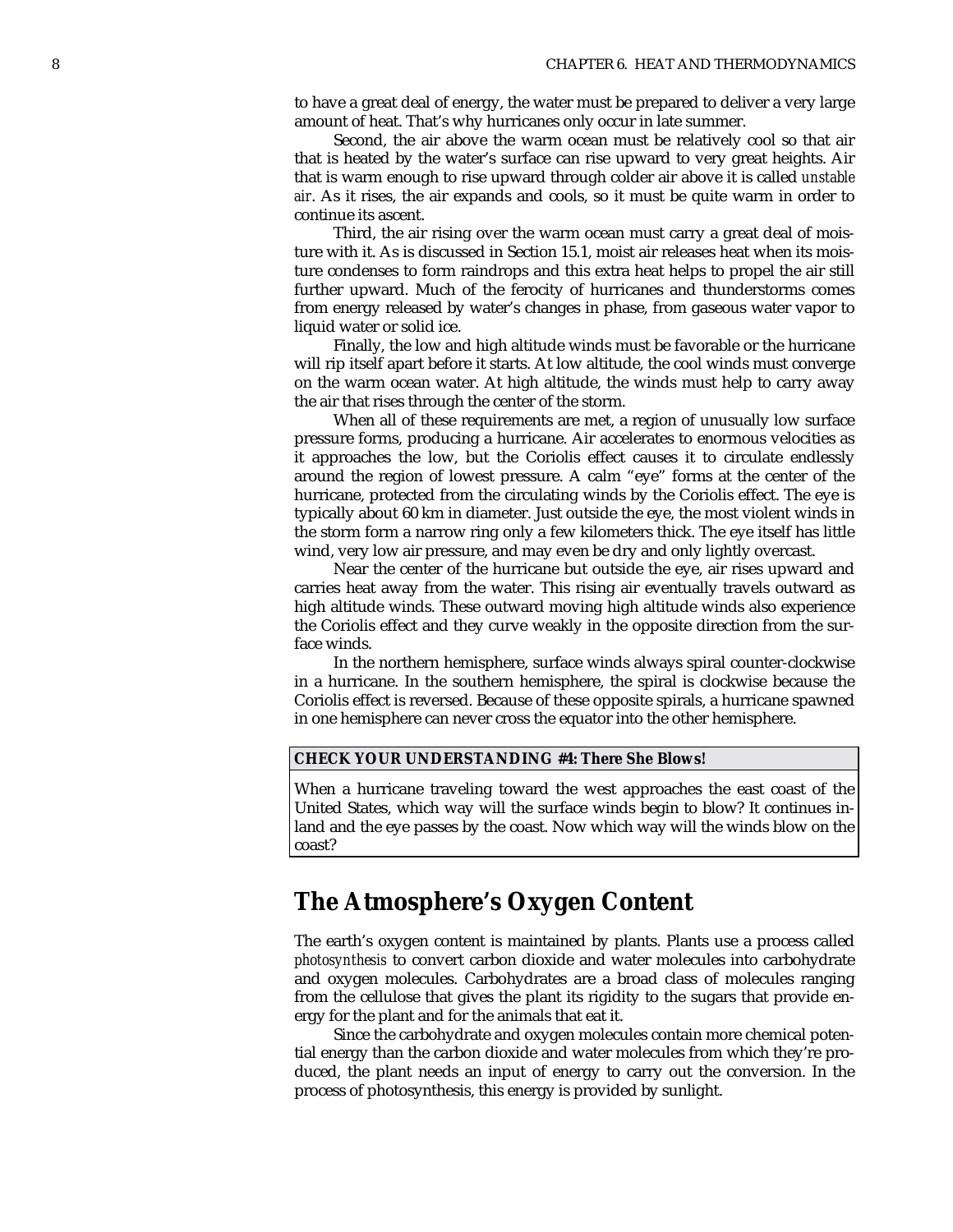#### 6.7. THE ATMOSPHERE 9

Plants absorb light in brightly colored photosynthetic pigments, such as the green chemical *chlorophyll*, and these chemicals use the light 's energy to perform chemical reactions. In effect, photosynthesis is the opposite of combustion. While it 's easy to burn wood in oxygen to form water and carbon dioxide, it 's much harder to use light energy to turn carbon dioxide and water into wood and oxygen. Nonetheless, plants have developed very capable mechanisms for performing this reverse-combustion process. Without plants, the earth's atmosphere would quickly become depleted of oxygen. Much of the effort to reduce deforestation throughout the world is motivated by a desire to keep the atmosphere's oxygen level high and its carbon dioxide level low.

Plants are able to use light energy to induce chemical reactions in part because light is emitted and absorbed in discrete packets of energy. Each time it absorbs a packet of light energy, a **photon**, the photosynthetic chemical takes a step toward converting carbon dioxide and water into carbohydrate and oxygen. The energy in a photon is related to the wavelength of the light—long wavelength infrared light is absorbed or emitted as small packets of energy while short wavelength ultraviolet light as is absorbed or emitted as large packets of energy. Visible light falls somewhere in between and has the right range of photon energies to support photosynthesis.

Sunlight also contains photons with so much energy that they can cause chemical damage to plants and animals. Photons of ultraviolet light can contain enough energy to cause permanent *photochemical* damage to the molecules that absorb them. These ultraviolet photons can *denature* proteins—make them nonfunctional—and can cause such injuries as sunburns and cataracts.

Ultraviolet light can even damage DNA and RNA, the molecules of genetic information that cells use to synthesize proteins and to reproduce. When ultraviolet light causes sufficient damage to the genetic information in a cell, it may kill that cell. It can also cause changes to a cell that don 't kill the cell, but instead render it defective. One possible defect is cancer.

Tanning is your skin 's response to this photochemical threat and it provides a modest amount of protection. Nonetheless, ultraviolet light continues to damage the skin molecules that absorb it. To truly protect your skin from ultraviolet light, you must wear a sunscreen. Sunscreen molecules actually absorb ultraviolet light and convert its energy into thermal energy. Very little of the ultraviolet light penetrates the chemical barrier and reaches your skin.

Fortunately, the atmosphere also acts as a sunscreen. Atmospheric oxygen molecules absorb most of the sun 's highest-energy ultraviolet photons so that very little of this extreme ultraviolet light reaches the earth 's surface. Once an oxygen molecule absorbs an extreme ultraviolet photon, it can fall apart into two oxygen atoms. One of these oxygen atoms can then combine with another oxygen molecule to form an ozone molecule. Ozone is a moderately toxic gas that 's highly reactive chemically, smelling and behaving much like chlorine. Near the earth 's surface, ozone is a pollutant and part of photochemical smog. Fortunately, it breaks down quickly into normal oxygen and causes no long-term contamination. Because of its similarity to chlorine and its environmental advantages, ozone is often used instead of chlorine as a disinfectant for swimming pools and a bleaching agent for paper mills.

But in the upper atmosphere, ozone is very important. Oxygen molecules only absorb extreme ultraviolet photons, leaving the earth unprotected from less extreme ultraviolet light. However, ozone molecules absorb this less energetic ultraviolet light. Although the ultraviolet photon may break up the ozone molecule that absorbs it, at least that photon doesn't reach the earth's surface. Without ozone in the upper atmosphere, we would be exposed to far more ultraviolet light and would suffer far more photochemical damage from sunlight.